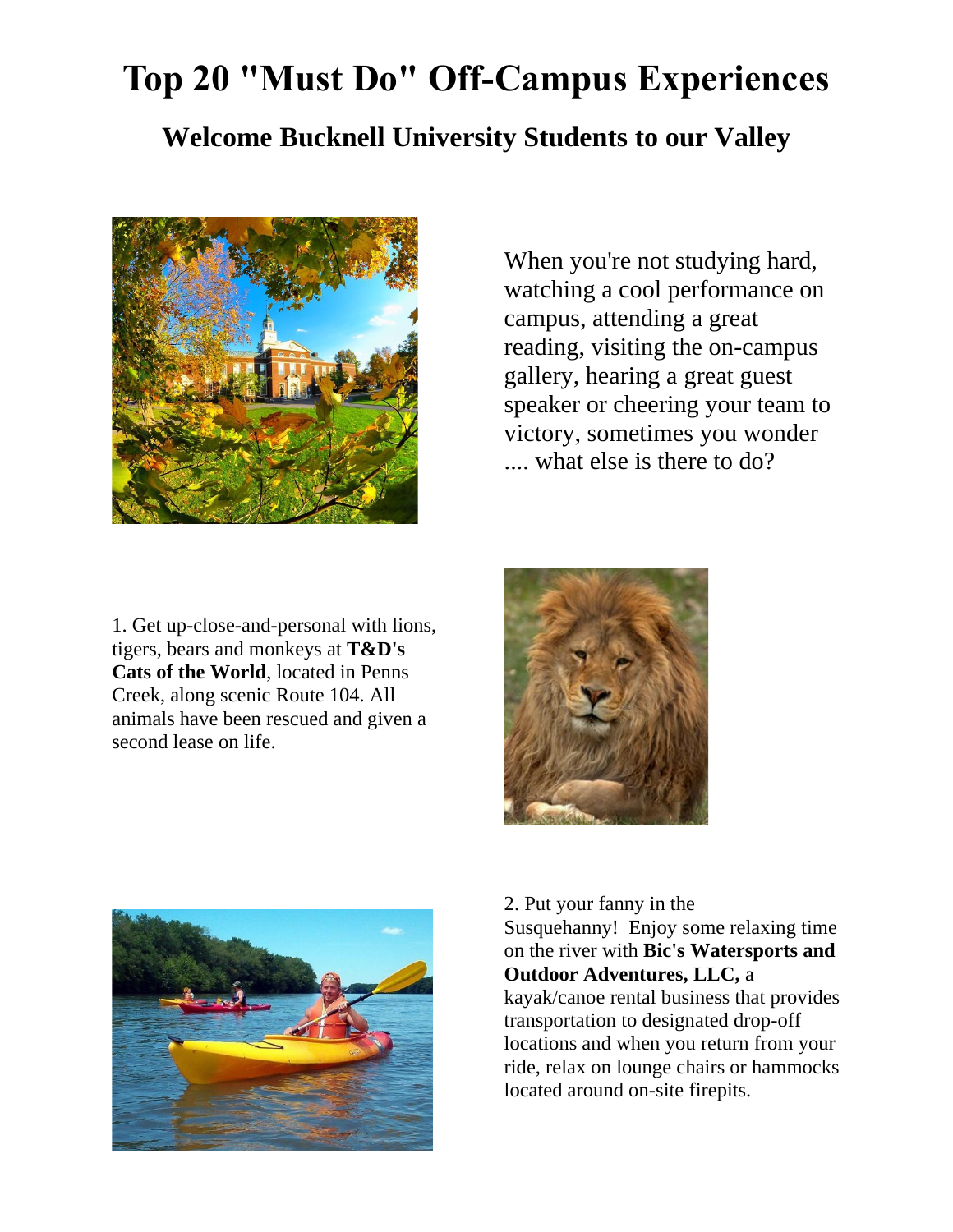

3. Spend the day at Knoebels Amusement Resort, in Elysburg. This family-owned treasure lies in the middle of a pine and hardwood forest and was named one of TripAdvisor's best amusement parks in the country. Ride award-winning roller coasters; try the old-fashioned carousel where you can still catch the brass ring and win a free ride; and experience Flying Turns, the world's only wooden bobsled rollercoaster. Reach new heights on the StratosFear as you slowly rise to the top of this 148-foot-tall tower. Take in a scenic view of the entire park before your carriage is released into a free fall reaching speeds up to 147 mph! Try their award-winning amusement park eats, featured on the Food Network!



4. Explore the world of mambas, cobras, vipers and pythons, along with exotically colored poison frogs, gentle tortoises and curious lizards. Surround yourself with hundreds of colorful parakeets in the walk-through aviary at **[Clyde Peeling's Reptiland](http://reptiland.com/)**, located along Route 15, in Allenwood.

5. Try the fish sandwich and fresh cut fries (with vinegar!) at one of the Susquehanna River Valley's oldest and most loved drive-in restaurants. **[The Fence](http://www.thefencedrive-in.com/)**, located just ½ a mile south of the Lewisburg bridge has a spectacular view of the scenic Susquehanna as an added bonus.

6. In late April/early May, **[Lewisburg Celebration of the Arts](http://www.lewisburgartscouncil.com/)** takes center stage on Market Street. The two-week event includes art exhibits and workshops, a street festival that spans the entire length of Market Street and an entire night of live music at venues throughout the downtown called "Lewisburg Live."

7. Take a hike! Explore **[R.B. Winter State Park](http://www.dcnr.state.pa.us/stateparks/findapark/raymondbwinter/index.htm)**, which consists of 695 acres of wooded bliss, along with gorgeous scenic views, and tons of picnic areas, plus great mountain biking trails too. You can rent a bike from **[Earl's Bicycle Store](http://www.earlsbicyclestore.com/)** in Lewisburg before you go. End the day with a (very chilly) dip in Halfway Lake. The park is located 18 miles from Lewisburg, on Route 192.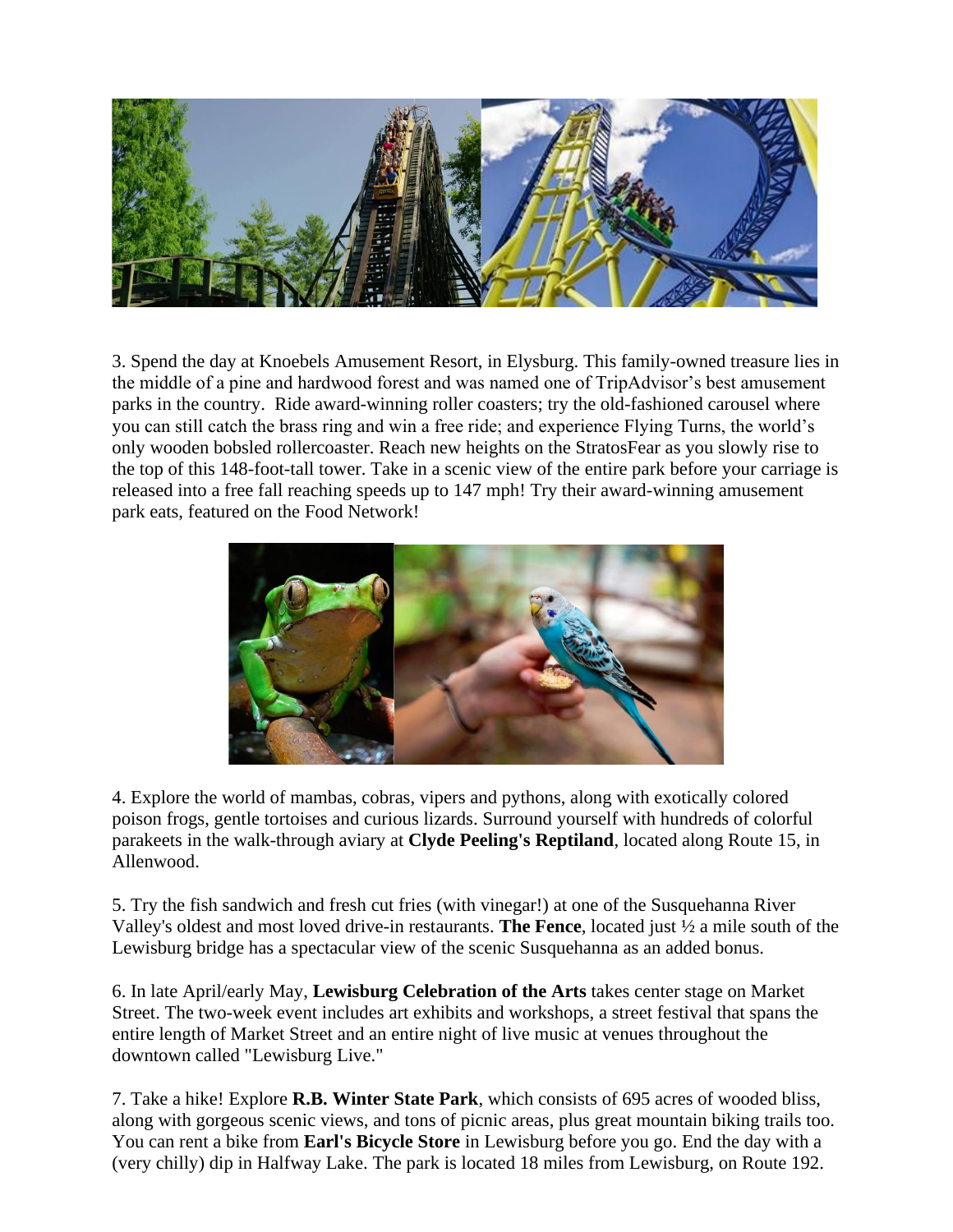8. Check out the view of the River Valley from the **[Shikellamy State Park Overlook](http://www.dcnr.state.pa.us/stateparks/findapark/shikellamy/index.htm)** - you'll be able to view the towns of Sunbury and Northumberland and beyond. Then, head to the other part of the Park, the Marina, to rent boats and jet skis for an afternoon of fun on the water.

9. In early December, take a trip to the region's most authentic outdoor German Christmas Festival, **[Christkindl Market.](http://www.mifflinburgchristkindlmarket.com/)** Mifflinburg's Market Street is filled with authentic craftsmen, food vendors, and performances - all with a German flair.

10. Get lost in a corn maze. Visit **Ard's Farm** to take a trip to the pumpkin patch and then navigate your way through the corn maze. Ard's Farm is located 2 miles outside of Lewisburg on Route 45. While there, pick up a homemade whoopie pie. Or visit **Kohl's Stony Hill Tree Farm and Corn Maze** on Mexico Road in Milton. With almost 4 miles of trails there is a new adventure around every turn. Outside the maze play giant-sized board games on the lawn, shoot the pumpkin chunkin and corn cannons or enjoy a relaxing hayride on country roads, including a trip over a historic covered bridge and beautiful fall scenery surrounding the Farm.

11. Every Wednesday, beginning at 8 am and going until mid-afternoon, farmers from across the region flock to the **Lewisburg Farmers Market** to sell their produce and local products. Located on Fairground Road, not even 2 miles from the Campus, it's a sight to see. Do yourself a favor - get a hot sausage sandwich, some fresh cut fries and a crisp local apple!

12. Check out one of **[Purity Candy's](http://www.puritycandy.com/)** two locations - downtown Lewisburg or Allenwood on Route 15, to see how chocolates are made. They've been in the region since 1907!

13. Spend some time at **[Country Cupboard](http://www.countrycupboardinc.com/)** - they have an acre of shopping, a greenhouse, bakery and amazing restaurant. Their specialties are lunch and dinner buffets, pot pie with homemade noodles and chicken & waffles.

14. Go to **[Front Street Station](http://www.frontstreetstation.com/)**, a railroad eatery and while you're in Northumberland, walk through the **[Priestley House Museum](http://www.josephpriestleyhouse.org/)**. Dr. Priestley was a well-known theologian and philosopher...and he discovered oxygen for heaven sakes, so it's worth the trip!



15. View the Susquehanna from the **[Hiawatha Paddlewheel Riverboat](http://www.ridehiawatha.com/)** in nearby Williamsport. Cruise aboard the riverboat and hear about boom rats, lumberjacks and the characters on the river that once made Williamsport the home of the most millionaires per capita. Enjoy a family cruise, concert, karaoke, brunch, dinner or wing night cruise.

16. Watch a classic movie, or a new release, in a classic art deco movie palace. Located in downtown Lewisburg, the **[Campus Theatre,](http://www.campustheatre.org/)** built in 1941, is an excellent example of art deco architecture. From its 16 foot murals to its etched glass doors, nearly all the interior and exterior fixtures remain intact today. Open nightly, the theatre shows first-run, independent and classic films as well as specialized film festivals.